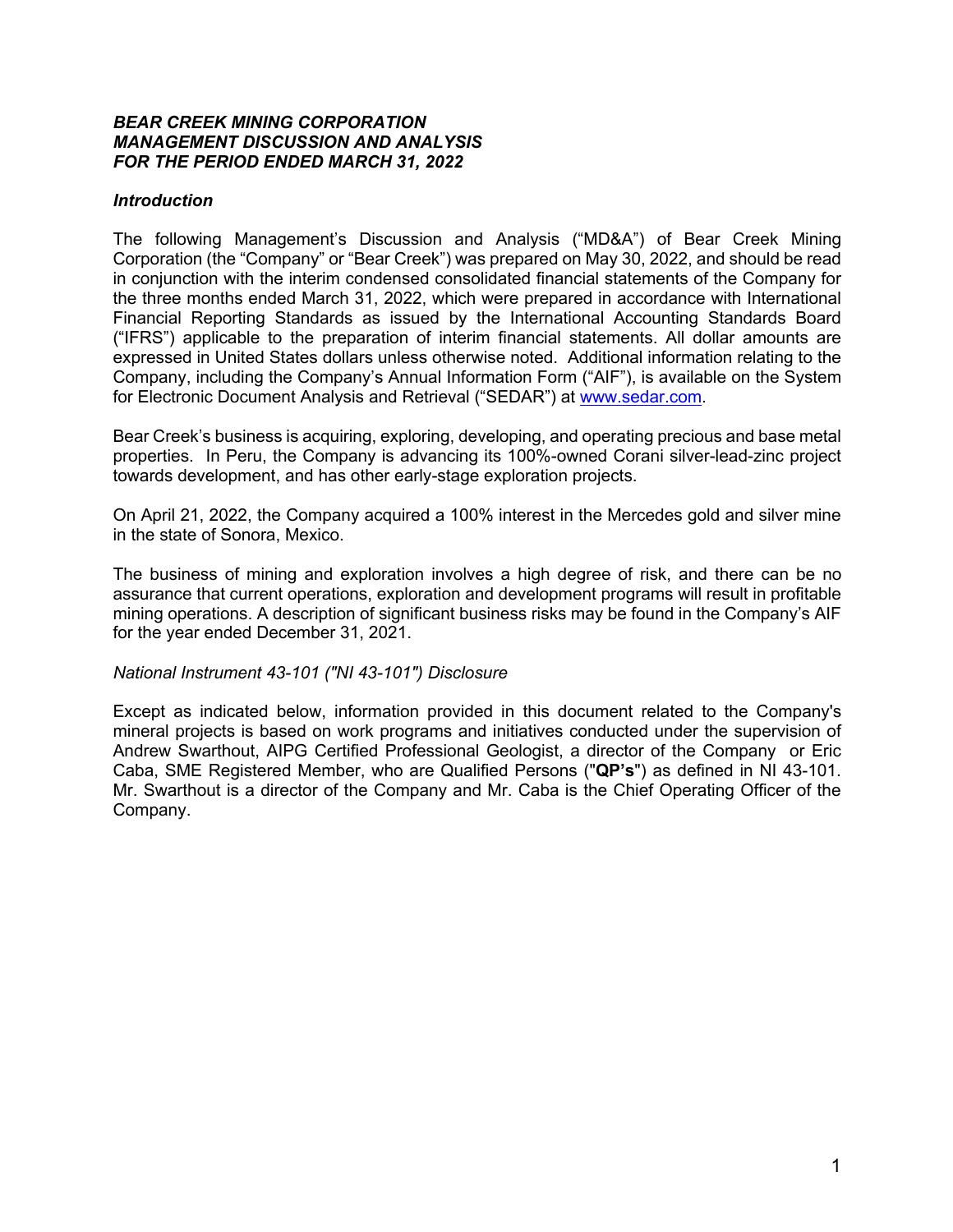# *Contents*

- 1) Highlights
- 2) Mercedes Mine Acquisition
- 3) Development Projects
	- 3.1) Corani Silver-Lead-Zinc Project
- 4) Exploration Projects
	- 4.1) Tassa Prospect
	- 4.2) Generative Exploration
- 5) Results of Operations
- 6) Liquidity and Capital Resources
- 7) Related Party Transactions
- 8) Key Accounting Estimates and Judgments
- 9) Forward-Looking Information
- 10) Cautionary Note to US Investors
- 11) Disclosure Controls and Procedures

# **1) Current Highlights**

# **Corporate Developments:**

On April 21, 2022 ("Closing Date"), the Company completed the acquisition of Mercedes Mine from Equinox Gold Corp. ("Equinox"). As part of this transaction the Company paid cash consideration of \$75 million, including \$60 million provided by Sandstorm Gold Ltd. ("Sandstorm"), and issued 24,730,000 Bear Creek common shares to Equinox. The Company is obligated to make a deferred cash payment of \$25 million during the fourth quarter of 2022 and pay 2% Net Smelter Return on the metal produced from the Mercedes concessions to Equinox.

On April 22, 2022, the Company filed a Technical Report (as defined in National Instrument 43- 101) for the Company's recently acquired Mercedes gold-silver mine located in Sonora, Mexico. The Technical Report dated April 22, 2022 and entitled "NI 43-101 Technical Report, Mercedes Gold-Silver Mine, Sonora, Mexico, provides an independent audit of the Mineral Reserves and Mineral Resources identified at Mercedes as of December 31, 2021 and was prepared on behalf of the Company by BBA Engineering Inc. and G Mining Services Inc.

On May 26, 2022, the Company announced that it was placed on the Default List as a result of the British Columbia Securities Commission's (the "BCSC") concerns regarding the credentials of certain independent third party consultants to act as qualified persons under *National Instrument 43-101 - Standards of Disclosure for Mineral Projects* ("NI 43-101") in respect of certain chapters of the technical report dated April 22, 2022 and entitled "NI 43-101 Technical Report, Mercedes Gold-Silver Mine, Sonora, Mexico" (the "2022 Mercedes Report"). The Company has undertaken to provide alternative qualified persons to take responsibility for the chapters of the technical report co-authored by the consultants in question and to prepare and file an amended technical report on the Mercedes mine (the "Amended Mercedes Report"). The Company estimates that the Amended Mercedes Report will be filed within approximately 30 days.

On May 17, the Company announced a non-brokered private placement of six million shares at \$1 per common share for proceeds of up to CDN \$6 million (\$ 4.69 million), updating the share pricing of the May 5 announcement. Share sale proceeds will be used for working capital.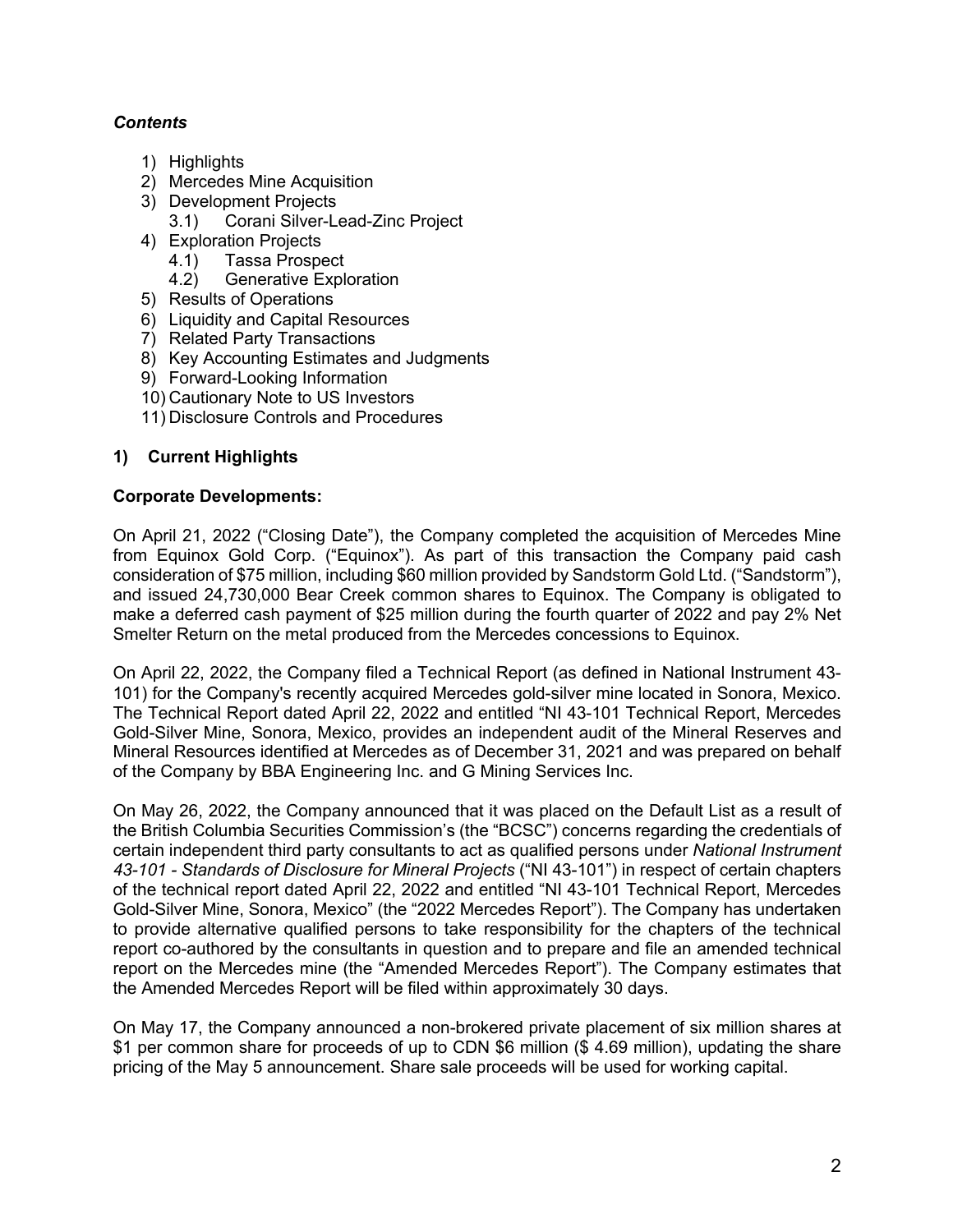The Peruvian government extended the COVID-19 medical state of emergency until August 29, 2022. The Lima office staff have returned to the office on a full schedule. Staff at Corani remain on 28-day rotations rather than the pre-COVID-19 turnaround of two weeks. The Company's Vancouver office remains closed. Mercedes' operational staff has returned to pre-pandemic rotations, and the office staff is now working onsite. Management cannot predict the effect of the COVID-19 virus on the Company's future business plans, financial position, cash flows, and results of operations.

# **Corani Silver-Lead-Zinc Project:**

Technical, environmental, and social due diligence activities by potential sources of financing to develop Corani were mostly completed by the fourth quarter. Consultant site visits remain and are subject to pandemic protocols.

Early works continued along with detailed engineering work to finalize the plant design and CAPEX estimates were completed. Earthwork infrastructure, design, development, and water management were also completed. Project execution plan optimization and procurement activities are in progress.

The construction of the Antapata substation is complete. The regulatory compliance and permitting process is underway and should conclude by Q3 2022 after the electricity regulator audit. Construction of the transmission line connecting the substation to the town of Isivilla started in December 2020. To date, seven towers have been mounted. In October 2021, the Company received the archeological permit and regional monitoring approval to build the remaining ten towers. Construction of the ten additional towers began in November 2021. All tower footings are complete. Steel infrastructure, fibre optic and copper cables have been purchased and warehoused on site.

Costs related to the Corani early works program, except work on the Antapata substation and power distribution system, are charged to operations in the consolidated financial statements. Under the Company's accounting policy, technical feasibility and commercial viability are achieved upon establishing proven and probable reserves and upon the board of directors' approval to proceed with the development of a project. Development costs incurred for Corani after such approval will be capitalized

For more details, see section 3.1

## **2) Mercedes Mine Acquisition**

On December 16, 2021, the Company announced it entered a definitive agreement to acquire all shares of Equinox Gold Corp's subsidiaries that own 100% interest in the Mercedes mine ("Mercedes").

On April 21, 2022 ("Closing Date"), the Company completed the acquisition of Mercedes from Equinox Gold Corp. ("Equinox"). As part of this transaction the Company paid cash consideration of \$75 million, including \$60 million provided by Sandstorm Gold Ltd. ("Sandstorm"), and issued 24,730,000 Bear Creek common shares to Equinox. The Company is obligated to make a deferred cash payment of \$25 million during the fourth quarter of 2022 and pay 2% Net Smelter Return on the metal produced from the Mercedes concessions to Equinox.

The \$60 million cash consideration, provided by Sandstorm consists of a \$37.5 million Gold Purchase Agreement and a \$22.5 million Convertible Debenture.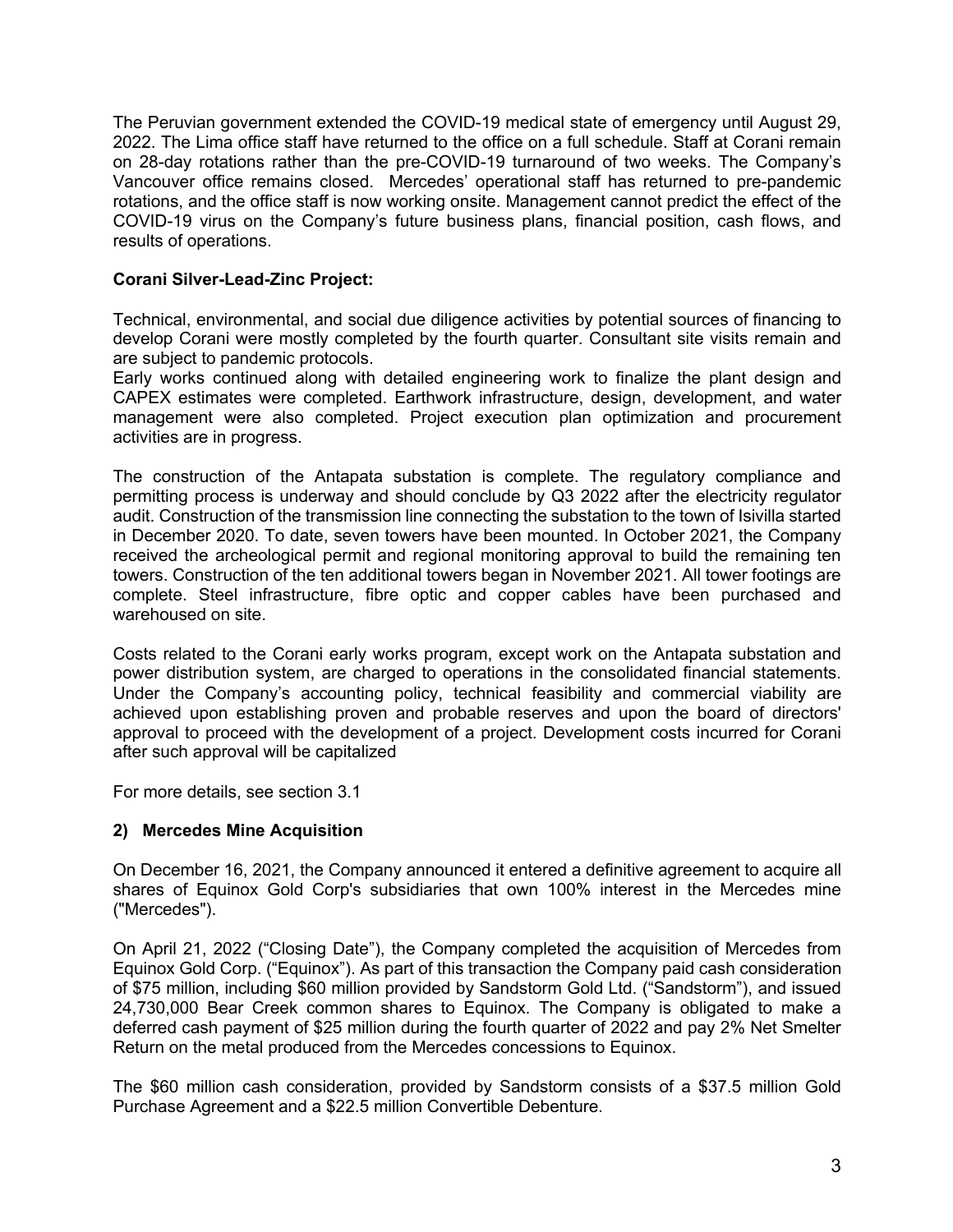Under the terms of the Gold Purchase Agreement, Sandstorm provided the Company with \$37.5 million in cash on the Closing Date and in exchange Bear Creek will sell to Sandstorm 600 ounces of refined gold per month for 42 months (a total of 25,200 ounces) at a price equal to 7.5% of the spot gold price at the time of delivery. Thereafter, the Company will sell to Sandstorm 4.4% of gold produced by Mercedes at a price equal to 25% of the spot price at the time of delivery. Sandstorm will also be granted a right of first refusal on any future royalties, streams, or similar transactions from Mercedes production.

Under the terms of the Convertible Debenture, Sandstorm provided the Company with \$22.5 million in cash on the Closing Date and in exchange subscribed to a Convertible Debenture. The Convertible Debenture matures on its third anniversary, bears a 6% coupon, and allows the holder to convert the principal, in whole or in part, into common shares of the Company at any time before maturity at CDN\$1.51 per common share.

On May 26, 2022 the Company was placed on the Reporting Issuers in Default List by the BCSC as a result of the BCSC's concerns regarding the credentials of certain independent third-party consultants to act as qualified persons under *National Instrument 43-101* in respect of certain chapters of the 2022 Mercedes Report.

The Company has undertaken to provide alternative qualified persons to take responsibility for the chapters of the technical report co-authored by the consultants in question and to prepare and file the Amended Mercedes Report. The Company estimates that the Amended Mercedes Report will be filed within approximately 30 days. Pending the filing of the Amended Mercedes Report, the estimates of mineral reserves and resources set out in the Company's press release dated April 22, 2022 and the Company's Annual Information Form dated April 26, 2022 are not supported by a compliant technical report, and should not be relied on until they have been verified and supported by an amended technical report.

Mercedes is located in the state of Sonora, northwest Mexico, within the Cucurpe municipality (30 19'47" N latitude and 110 29'02" W longitude). The Mine is located 250 km northeast of Hermosillo, Sonora's capital city, and 300 km south of Tucson, Arizona, United States. The Mercedes Mine began production in 2011, and up to December 31, 2021 had processed 6,191 million tonnes grading 4.24 grams per tonne of gold and 47.4 grams per tonne of silver yielding approximately 824,000 ounces of gold and 3,479,000 ounces of silver.

Mercedes is a fully mechanized, ramp-access, underground mine with five underground mining areas; Mercedes, Barrancas, Lupita, Diluvio, and Rey de Oro. Ore is hauled to the surface via the main ramps and stockpiled on the surface near the individual portals. Ore from the Barrancas, Lupita, Diluvio, and Rey de Oro mines is subsequently hauled to a common stockpile area near the jaw crusher. While the Reserve Estimate has all areas mined by mechanized cut and fill methods, long-hole stoping is employed to improve economics where ground conditions and ore volume permit.

The processing facilities at Mercedes are based upon conventional milling with Merrill-Crowe recovery of gold and silver. Ore is crushed in three stages and fed to a mill operated in a closed circuit with cyclones. Milled ore undergoes gravity concentration, agitated leaching, counter current decantation, Merrill-Crowe zinc precipitation, and smelting. Tailings undergo cyanide detoxification before tailing dam deposition or use in backfilling mined out stopes. Recoveries over the 2016 to 2020 period have been 95% for Gold and 39% for Silver.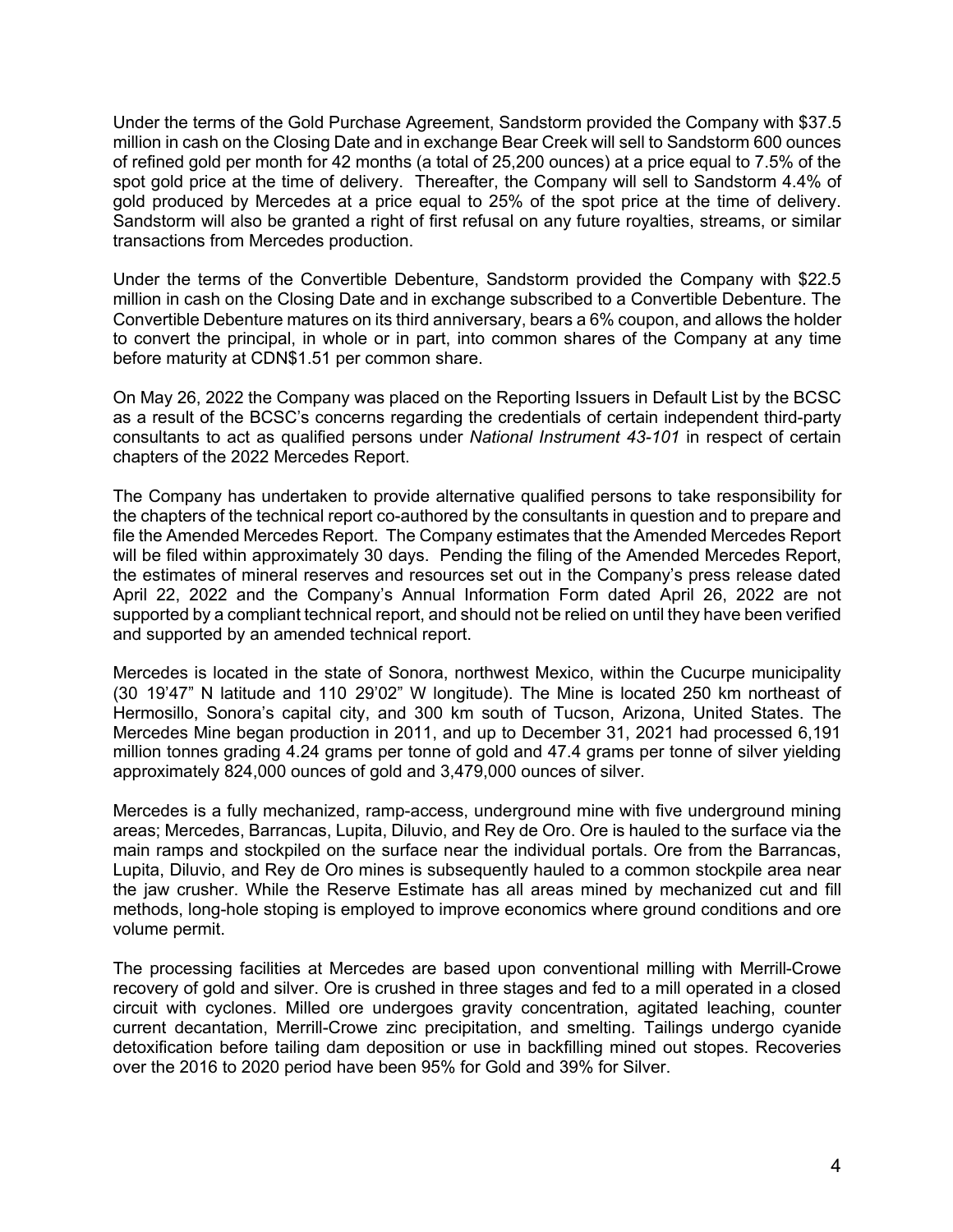# **3) Development Projects**

## **3.1) Corani Silver-Lead-Zinc Project**

The 100%-owned Corani silver-lead-zinc project ("Corani") is located in the Andes Mountains, approximately 160 kilometers southeast of Cusco, Peru, at roughly 4800 meters above sea level. The Corani Project consists of twelve mineral concessions that form a contiguous block of ground covering approximately 6,000 hectares.

On November 5, 2019, the Company announced a summary of the results of work leading to a NI 43-101 compliant feasibility study (the "2019 Report"). The 2019 Report is available on the System for Electronic Document Analysis and Retrieval ("SEDAR") at www.sedar.com and on our website www.bearcreekmining.com.

The 2019 Corani Technical Report's objectives were to reduce construction, development, and operating risks and identify potential improvements to the expected economic performance.

|                                          | 2019 Report*   |
|------------------------------------------|----------------|
| After tax $NPV5$                         | \$531 million  |
| After tax IRR                            | 22.90%         |
| <b>Initial Capital</b>                   | \$579 million  |
| Capital Payback                          | 2.4 years      |
| Ore Processed per Day                    | 27,000 tonnes  |
| AISC per oz silver Life of Mine ("LOM")) | \$4.55         |
| Average annual silver production (LOM)   | 9.6 million oz |

*2019 NI 43-101 Technical Report Highlights* 

\* The 2019 Report economic estimates are based on metal prices of \$18.00 per ounce of silver, \$0.95 per pound of lead, and \$1.10 per pound of zinc and that the Corani Project would be entirely financed by equity and developed on an Engineering, Procurement and Construction Management ("EPCM") basis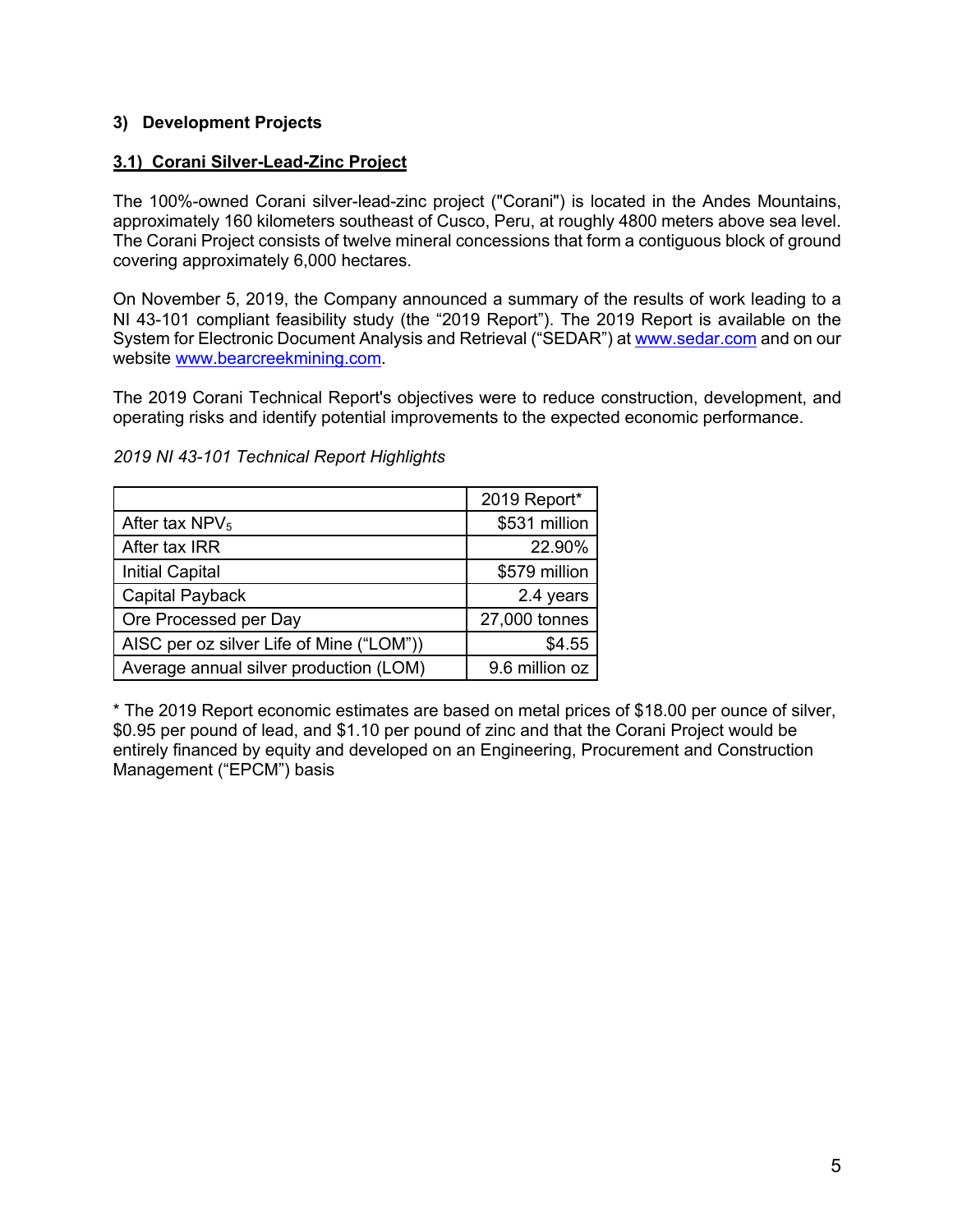### *Social and Environmental*

The Company maintains excellent working relationships with local communities. An important element of this relationship is a Life of Mine Investment Agreement ("LOM Agreement") with the Corani District Municipality, five surrounding communities, and relevant ancillary organizations. Under the agreement, the Company will make annual payments of 4 million Peruvian Soles ("Soles"), approximately \$1 million per year, to a trust to fund community projects. The first installment was paid in 2013. Subsequent installments were contingent upon certain permits being received. All permits were received by June 2018, and as a result, annual payments of 4 million Soles will be made throughout the term of the agreement. To-date the Company has paid 13.4 million Soles (\$3.8 million) under the terms of the LOM Agreement.

These future obligations were recorded as a liability in June 2018. Cessation or interruptions of operations will cause pro-rata decreases in the annual payments. The annual payment amount is subject to review at the end of the fifth year of production and may change depending on factors that cannot be foreseen at this time.

During September 2018, the Company started construction of the Antapata electrical substation near the town of Macusani, the nearest sizable town to the Corani Project, located on the Interoceanic Highway approximately 30 kilometers directly east of Corani (about 64 kilometers by road). Substation construction and electromechanical assembly are now complete. The Antapata substation will direct electricity to a power line that will supply the Corani Project and provide a consistent power supply to local communities. Current community consumption is estimated at 2MW, with an additional 3MW of demand expected within the next fifteen years. The substation will initially transform 138kV to 22.9kV for an initial capacity of 6 MW, upgradable to 8 MW.

Construction to connect to the town of Isivilla began in the first quarter of 2021. Seven of seventeen towers have been mounted. The remaining tower footings are complete and materials required to erect the ten remaining towers were warehoused on site. The Company expects the high-tension line to be completed by the end of Q3 2022, after inspections, permitting, testing, and linking to the local electrical grid. The Government of Peru approved a 16 million Soles (approximately \$4.21million) budget to upgrade the local residential electrical grid in Corani. The Corani infrastructure contract was awarded, and engineering work began during the third quarter of 2021, with completion expected by year-end 2022. The government awarded an additional contract to upgrade the Carabaya province local grid, and work started in February 2022. Completion of the electrical grid infrastructure is expected in 2023.

The Macusani municipality is currently developing an alternative access road to the project from the Interoceanic highway. The Company continues to assist the municipality with technical and other support and will upgrade the road once the municipal scope of work is completed.

## *Outlook*

The Company continues working with financial institutions to arrange financing alternatives to fund the Corani Project development.

The Company expects to continue the development of early works. Project planning will continue in preparation for the construction to finalize detailed contracting strategies and schedules.

The Company will begin upgrading roads from the Interoceanic Highway through the communities of Tantamaco, Huiquisa and Corani and eventually to the Corani mine site once Macusani municipal road work is completed. The municipal work was delayed due to the seasonaly poor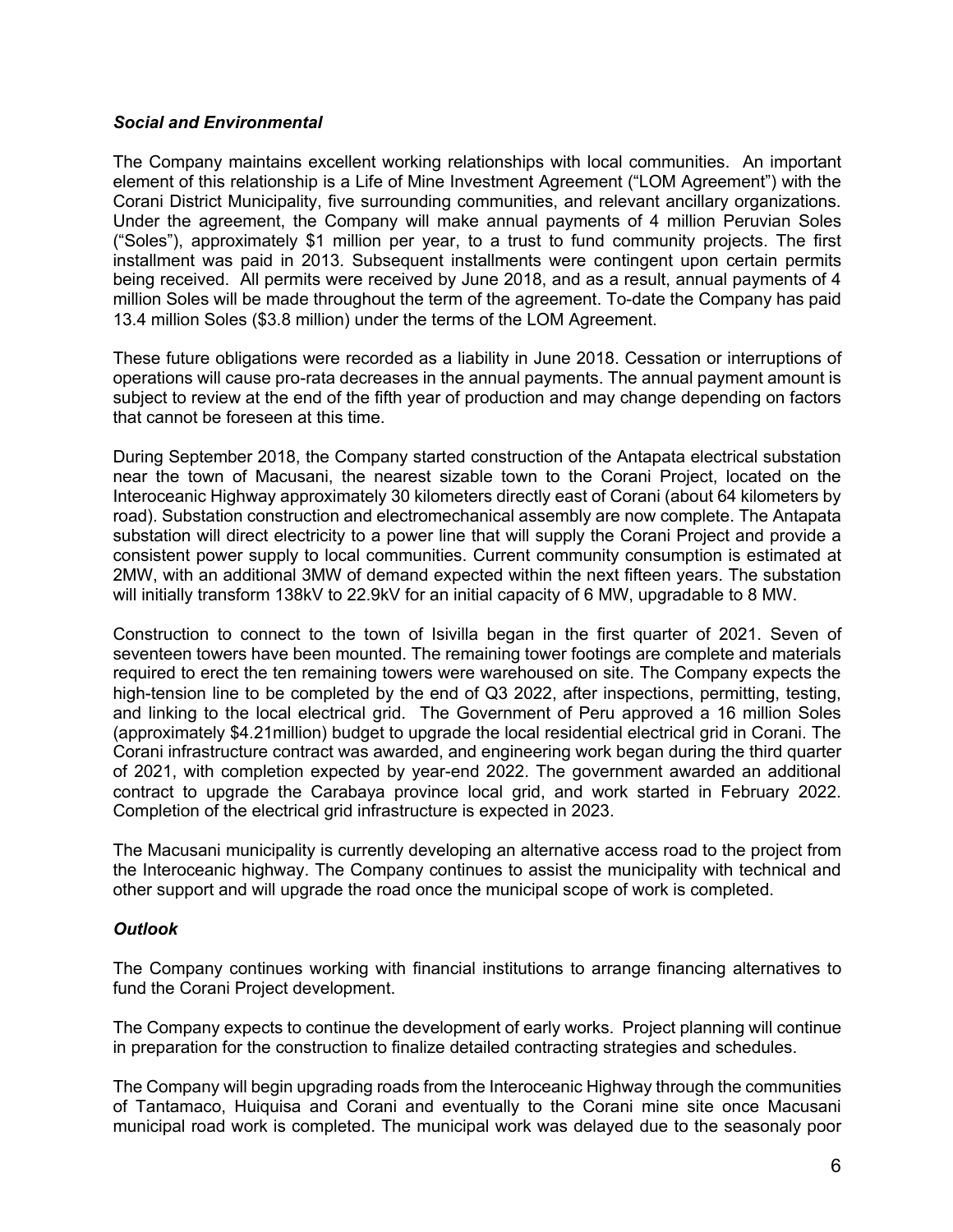weather during the first quarter. Road upgrades will improve access for residents, reduce road hazards and provide a route for the transport of heavy construction equipment to the Corani site.

The Company built additional camp infrastructure to meet increased contractor activity, requiring necessary quarantine and social distancing measures to meet COVID-19 health and safety protocols. The Company increased health monitoring stations and provided medical assistance and health training during individual household visits. The overall effect and duration of the Covid virus remain unknown as at the date of this MD&A. As a result, the Company cannot predict this virus's impact on its business plans.

# *Corani Expenditures*

During the three months ended March 31, 2022, the Company incurred expenses of \$2.26 million on the Corani Project. Included in this total are community contribution activities totaling \$0.33 million; detailed engineering costs of \$0.11 million; salaries and consulting of \$1.1 million; camp supplies and logistics of \$0.60 million; and other costs of \$0.12 million. The Company also made a 4 million Sol (\$1.08 million) payment under the Life of Mine Investment Agreement.

|                              | <b>Three Months Ended</b><br><b>Three Months Ended</b> |                           |
|------------------------------|--------------------------------------------------------|---------------------------|
|                              | March 31, 2022 (000's) \$                              | March 31, 2021 (000's) \$ |
| Community contributions      | 330                                                    | 239                       |
| Detailed engineering         | 105                                                    | 1,274                     |
| Environmental                | 129                                                    | 34                        |
| Geophysics                   | 15                                                     |                           |
| Maintenance costs            |                                                        |                           |
| Salaries and consulting      | 1,098                                                  | 1,103                     |
| Camp, supplies and logistics | 569                                                    | 595                       |
| Travel                       | 13                                                     | 12                        |
| Total                        | 2,259                                                  | 3,258                     |

# **4) Exploration Projects**

For the past several years, the Company reduced its exploration activities to preserve cash and focus on the Corani Project. The Company maintains a core exploration staff to manage its joint venture and other exploration projects. The Company has budgeted \$0.5 million for these programs and related land holding costs in 2022.

## **4.1) Tassa Silver-Gold Prospect**

Tassa is a gold and silver exploration project located in the district of Ubinas, within the Sanchez Cerro Province in the Moquegua region. The project consists of 1,200 hectares within three concessions.

On February 24, 2020, the Company optioned the Tassa property to Teck Peru S.A. ("Teck"). Under the agreement, Teck may earn a 51% interest in the property by incurring \$3 million in expenditures. The Company would hold a 49% interest in a joint venture company ("JV") that would own the Tassa concessions' rights. By incurring an additional \$6 million in expenditures, Teck may increase its ownership of the JV to 70%. Prior to the formation of the JV, the Company may elect to surrender its 49% interest for a 2.5% NSR royalty that would reduce to a 1.5% NSR in exchange for a cash payment to Bear Creek of \$1.25 million. In February 2022, the company met with communities to ensure their agreement that it fulfilled its remediation and social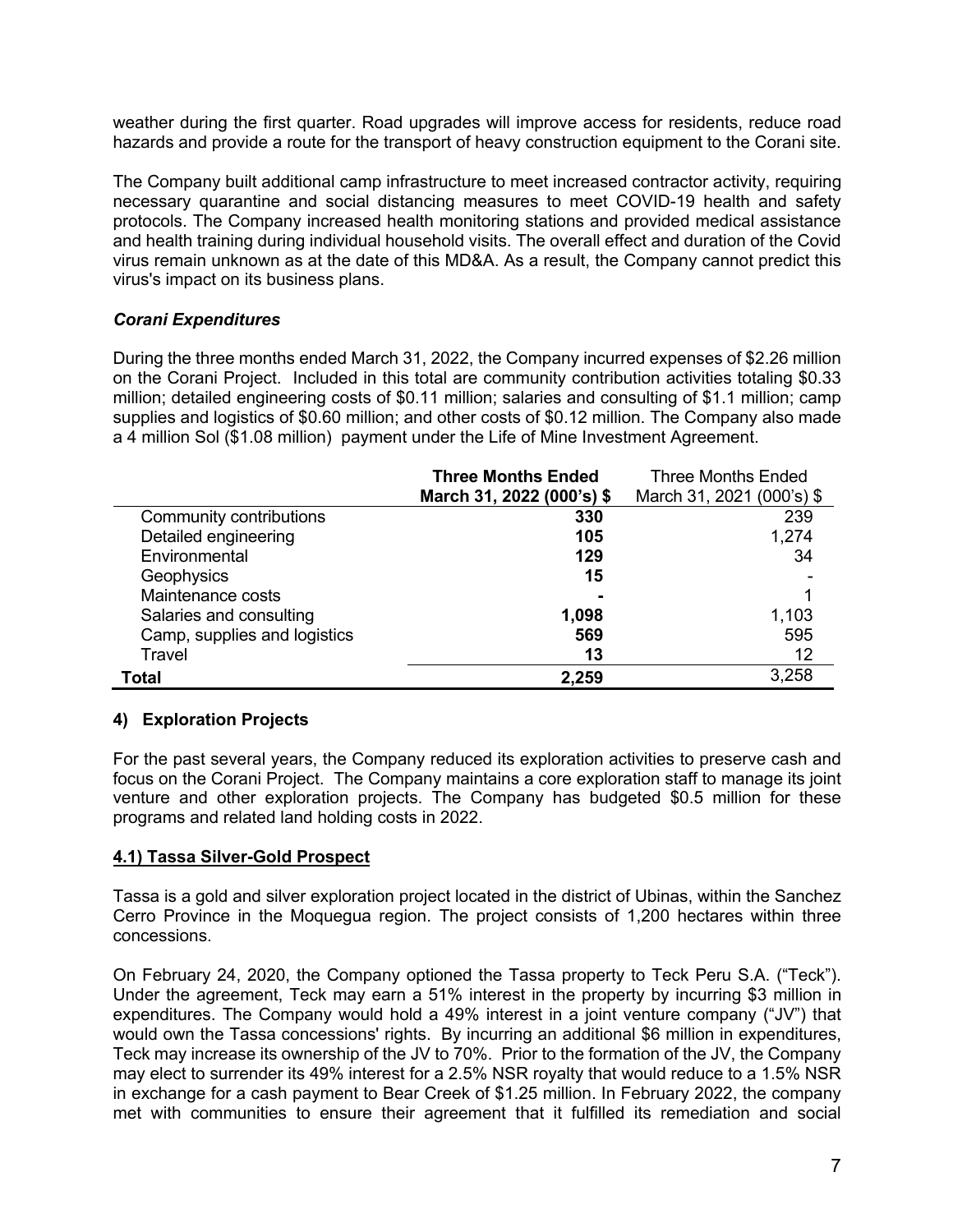commitments before Teck began their exploration work. Teck has engaged local communities and has started the exploration drilling permitting process.

# **4.2) Generative Exploration**

Generative exploration has been an important part of the business of identifying and acquiring new opportunities. However, due to the Company's focus on advancing the Corani Project for several years and up to March 31, 2022 generative exploration efforts have been reduced. Generative exploration costs are those costs not attributable to a specific project.

## *IGV*

IGV is a value added tax amounting to 18% of expenditures for goods or services. Bear Creek Mining S.A.C., the entity that will operate the Corani project, has a contract (the "IGV Contract") with the Ministry of Energy and Mines Peru ("MEM"). Under the terms of the IGV Contract, the Company can recover, on an expedited basis, IGV associated with its Corani capital investments described in the approved ESIA and the 2017 Corani Technical Report. The Company recovered 5.29 million Soles of Corani related IGV, equivalent to approximately \$1.52 million through May 17, 2022. IGV related to expenditures not outlined under the IGV Contract are expensed.

The IGV expense of \$0.18 million represents IGV paid during the three months ended March 31, 2022 and either not recovered under the IGV Contract or were related to expenditures falling outside of the IGV Contract. IGV is denominated in Peruvian Soles. Net of recoveries, the cumulative amount of IGV paid by the Company as of March 31, 2022, is \$16.57 million (61.23 million Soles). Of this amount, \$4.81 million is attributable to Bear Creek Mining S.A.C., of which \$1.91 million is available for expedited recovery. Subsequent to the period ended March 31, 2022, the Company has recovered 1.24 million Soles (approximately \$0.33 million) of Corani related IGV that was available for expedited recovery. The remaining balance is available for recovery once Corani is in production. IGV credits can be carried forward indefinitely and can be applied to reduce future income taxes or future IGV.

# **5) Results of Operations**

## *Three months ended March 31, 2022, as compared to the three months ended March 31, 2021*

For the three months ended March 31, 2022, the Company incurred a net loss of \$4.11 million compared to a net loss of \$4.12 million for the three months ended March 31, 2021, a decrease of \$0.01 million. The Company's loss per share for the three months ended March 31, 2022, was \$0.03, compared to a loss per share of \$0.03 for the comparable period in 2021.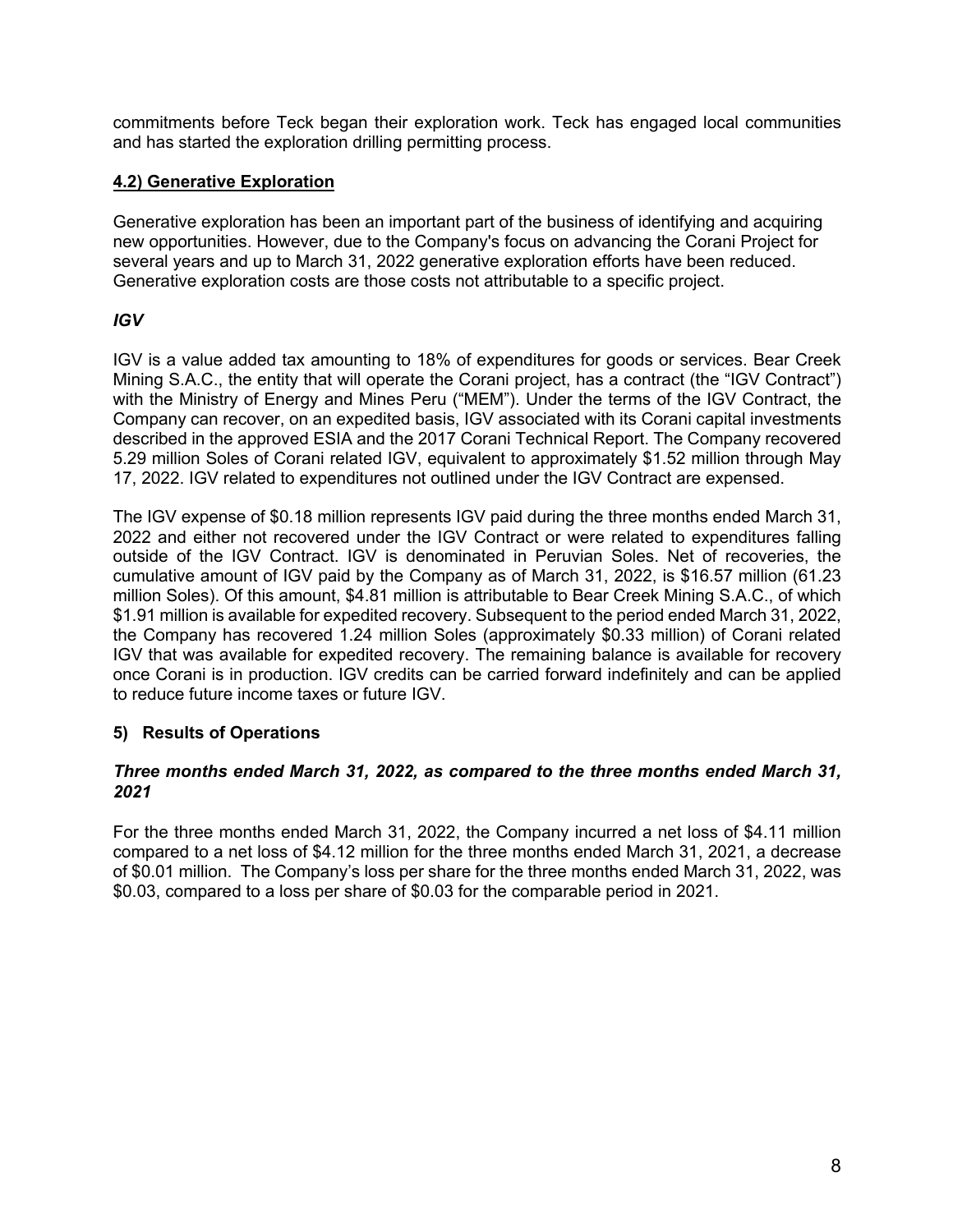|                                                         | 2022       | 2021         | <b>Difference</b> |
|---------------------------------------------------------|------------|--------------|-------------------|
| <b>Operating Expenses (Three Months Ended March 31)</b> | (000's) \$ | $(000's)$ \$ | $(000's)$ \$      |
| Corani engineering and evaluation costs                 | 2,259      | 3,258        | (999)             |
| Share-based compensation                                | 160        | 288          | (128)             |
| Wages and management salaries                           | 274        | 218          | 56                |
| Exploration and evaluation costs                        | 248        | 460          | (212)             |
| Shareholder information and filing fees                 | 75         | 104          | (29)              |
| Professional and advisory fees                          | 182        | 293          | (111)             |
| General administrative expenses                         | 63         | 57           | 6                 |
| Travel                                                  | 6          | 3            | 3                 |
| Loss before other items                                 | 3,267      | 4,681        | (1, 414)          |
| Foreign exchange (gain)/loss                            | 809        | (548)        | 1,357             |
| <b>Accretion Expense</b>                                | 45         | 25           | 20                |
| Finance income                                          | (8)        | (39)         | 31                |
| Loss and comprehensive loss                             | 4,113      | 4,119        | (6)               |

During the three months ended March 31, 2022, spending on the Corani property was \$2.26 million, which was an decrease of \$1.00 million from the \$3.26 million incurred during the three months ended March 31, 2021, primarily due to a decrease of \$1.17 million in detailed engineering, a decrease of \$0.03 million in supplies and general costs, partially offset by an increase of \$0.09 million in community contribution, an increase of \$0.02 million in geophysics costs and an increase of \$0.10 in environmental costs.

Exploration costs incurred on other projects, including the maintenance of the Company's Peruvian entities, amounted to \$0.25 million (2021 - \$0.46 million), and IGV paid during the three months ended March 31, 2021, was \$0.18 million (2021 - \$0.34 million). The Company's exploration costs were lower primarily due to the decreased IGV paid during the quarter and reduced spending on other exploration projects. The Company's professional and advisory fees decreased by \$0.11 million and the share based compensation decreased by \$0.13 million. The Company's other operating costs were comparable during the two periods.

During the three months ended March 31, 2022, the Company had a foreign exchange loss of \$0.81 million, compared to a gain of \$0.55 million during the three months ended March 31, 2021. The foreign exchange gain or loss recognized by the Company is primarily a function of its Canadian dollar cash holdings and the Company's community project obligation of S/ 4 million per year over the next 20 years.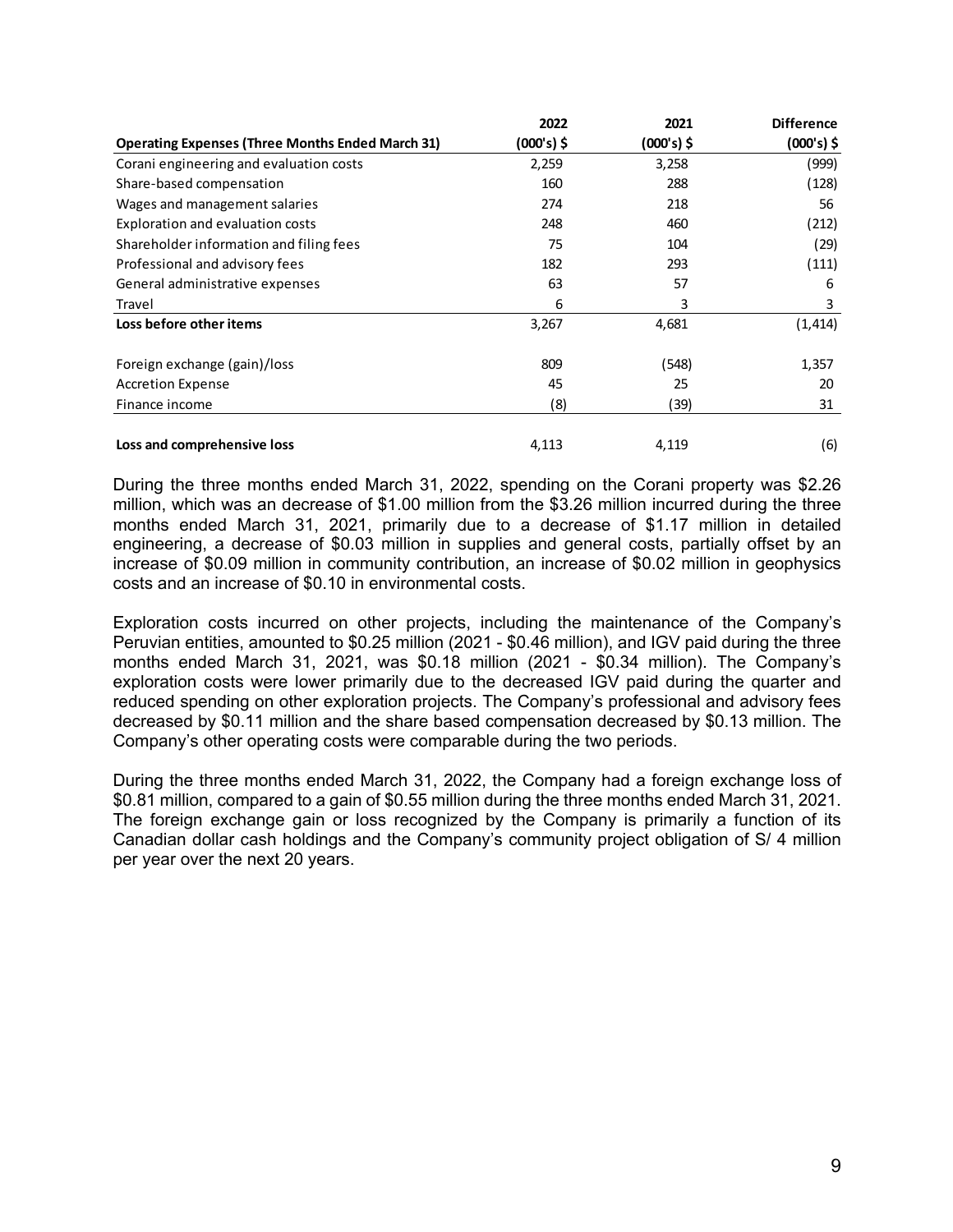## *Summary of Quarterly Results*

The following table sets out selected unaudited quarterly financial information of the Company and is derived from unaudited interim consolidated financial statements.

|                              |          | Loss for the period | Basic and fully diluted |
|------------------------------|----------|---------------------|-------------------------|
| Period                       | Revenues | (in millions)       | loss per share          |
| 1 <sup>st</sup> Quarter 2022 | Nil      | \$4.1               | \$0.03                  |
| 4 <sup>th</sup> Quarter 2021 | Nil      | \$6.4               | \$0.05                  |
| 3rd Quarter 2021             | Nil      | \$3.5               | \$0.03                  |
| 2 <sup>nd</sup> Quarter 2021 | Nil      | \$7.8               | \$0.06                  |
| 1 <sup>st</sup> Quarter 2021 | Nil      | \$4.1               | \$0.03                  |
| 4 <sup>th</sup> Quarter 2020 | Nil      | \$3.8               | \$0.03                  |
| 3rd Quarter 2020             | Nil      | \$2.8               | \$0.03                  |
| 2 <sup>nd</sup> Quarter 2020 | Nil      | \$2.4               | \$0.02                  |

The principal recurring factors that cause fluctuations in the Company's quarterly results include the timing of vesting and valuations attributable to share-based compensation, expenditure levels on exploration projects, and foreign exchange gains or losses related to the Canadian dollar or Peruvian Sol cash balances.

The decrease in loss of \$2.3 million in the 1<sup>st</sup> Quarter of 2022 compared to the 4<sup>th</sup> Quarter 2021 was primarily due to decrease in professional advisory fees of \$0.8 million mostly due to decrease in the Mercedes mine transaction related costs. Also the Company did not record any impairment loss in 1<sup>st</sup> Quarter of 2021 when compared to an impairment loss of \$1.0 million in the 4<sup>th</sup> Quarter of 2021.

The increase in loss of \$2.9 million in the 4th Quarter 2021 compared to the 3rd Quarter 2021 was primarily due to increased spending on the Corani property and increased professional fees relating to the transaction-related costs. The Company also recorded an impairment loss on the Maria Jose property during the 4th quarter of 2021.

The decrease in loss of \$4.3 million in the 3rd Quarter 2021 compared to the 2nd Quarter 2021 was primarily due to reduced detailed engineering spending on the Corani property and other exploration costs and reduced share-based compensation expense recorded during the 3rd Quarter 2021 when compared with 2nd Quarter 2021 as a result of the granting of Deferred Share Units ("DSU's") during the 2nd Quarter 2021.

The increase in loss of \$3.7 million in the 2nd Quarter 2021 compared to the 1st Quarter 2021 was primarily due to an increase in spending on the Corani property and the granting of DSU's.

The increase in loss of \$0.3 million in the 1st Quarter 2021 compared to the 4th Quarter 2020 was primarily due to an increase in spending on the Corani property partially offset by a lower foreign exchange gain during the quarter.

The increase in loss of \$1.0 million in the 4th Quarter 2020 compared to the 3rd Quarter 2020 was primarily due to an increase in spending of \$0.7 million on the Corani property.

The increase in loss of \$0.4 million in the 3rd Quarter 2020 compared to the 2nd Quarter 2020 was due to higher share-based compensation and a lower foreign exchange gain.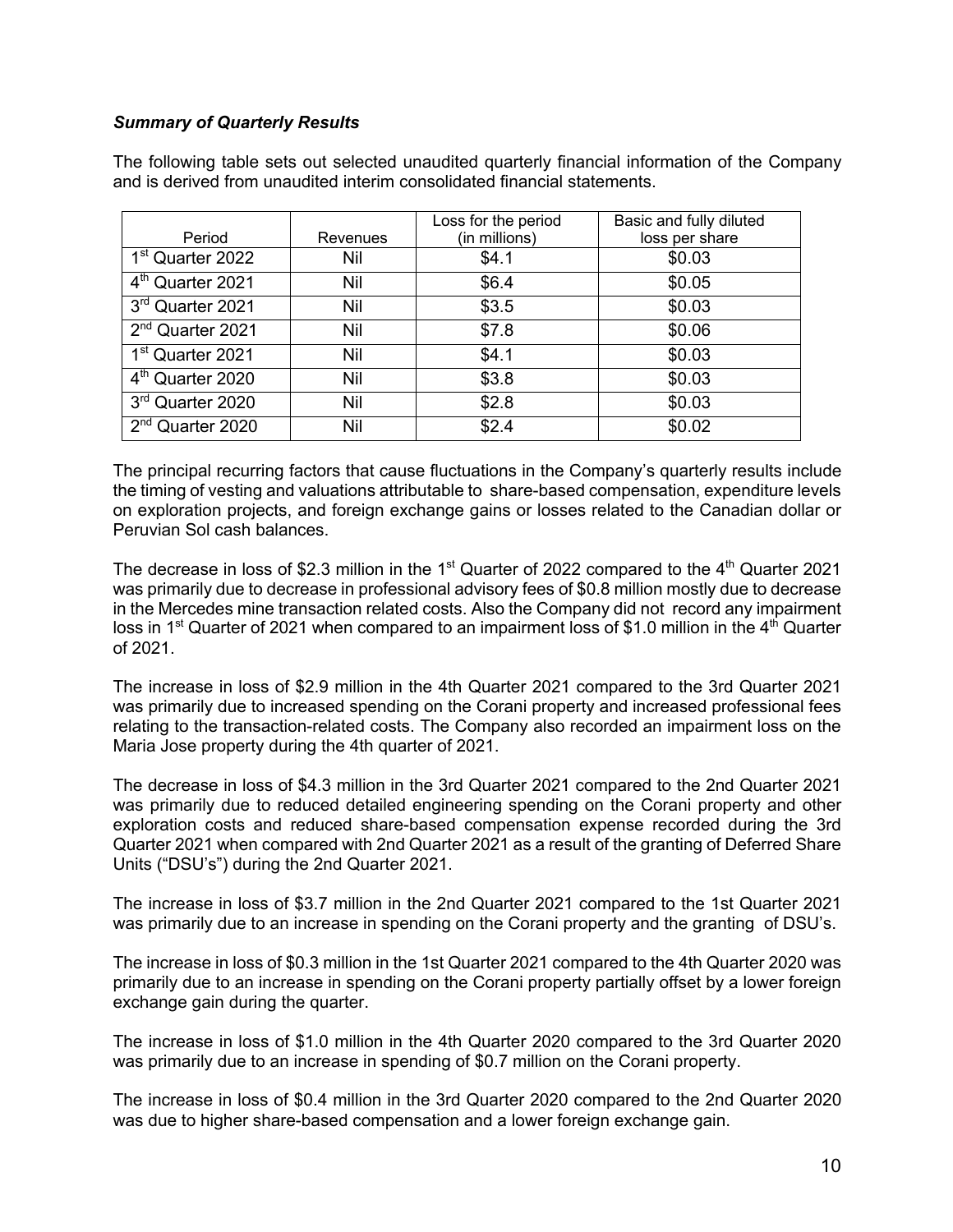The decrease in loss of \$1.1 million in the 2nd Quarter 2020 as compared to the 1st Quarter 2020 was due to a foreign exchange gain of \$1.1 million during Q2 2020 due to the movement of the Canadian dollar and the Peruvian Sol exchange rates relative to the US dollar during the period. There was a slight reduction in the Company's exploration activity due to the continued COVID-19 measures; however, the Company incurred additional costs due to its efforts to finance the Corani Project's development, offsetting the reduced exploration activity..

# **6) Liquidity and Capital Resources**

At March 31, 2022, the \$19.8 million in cash and cash equivalents and short term investments consisted of CDN\$ 0.09 million (\$0.07 million), Soles 0.95 million (\$0.26 million), with the remaining balance in US dollars. The Company's major exploration and development expenditures for 2022 are expected to be denominated in US dollars. The Company invests cash in Canadian government-backed paper, Canadian chartered bank corporate paper with shortterm maturities, Peruvian bank time deposits, or Peruvian chartered bank commercial paper with short-term maturities. During the three months ended March 31, 2022, the Company had a cash outflow from operating activities of \$2.5 million compared to a cash outflow of \$3.8 million in the comparative period in 2021.

Total cash spent on investing activities amounted to \$1.7 million, primarily related to the payments of community project obligation and expenditures on the Antapata substation.

Total cash spent on financing activities amounted to \$0.2 million, primarily related to principal payments on existing leases.

As of March 31, 2022, the Company's net working capital was \$17.9 million compared to net working capital of \$22.5 million as of December 31, 2021. Cash and cash equivalents and shortterm investments at March 31, 2022 totaled \$19.8 million compared to \$24.2 million as of December 31, 2021. Not included in cash and cash equivalents as of March 31, 2022, is \$1.3 million; this amount is considered restricted and serves as a partial guarantee for \$5.21 million for future mine closure obligations. The Company believes its current cash balances are sufficient to fund its planned exploration, development, and corporate overhead activities for at least the next twelve months.

The Company has used approximately \$20.6 million of the net proceeds received of \$36.8 million from the February 2020 and January 2021 prospectus offerings, of common shares, as set out in the table below.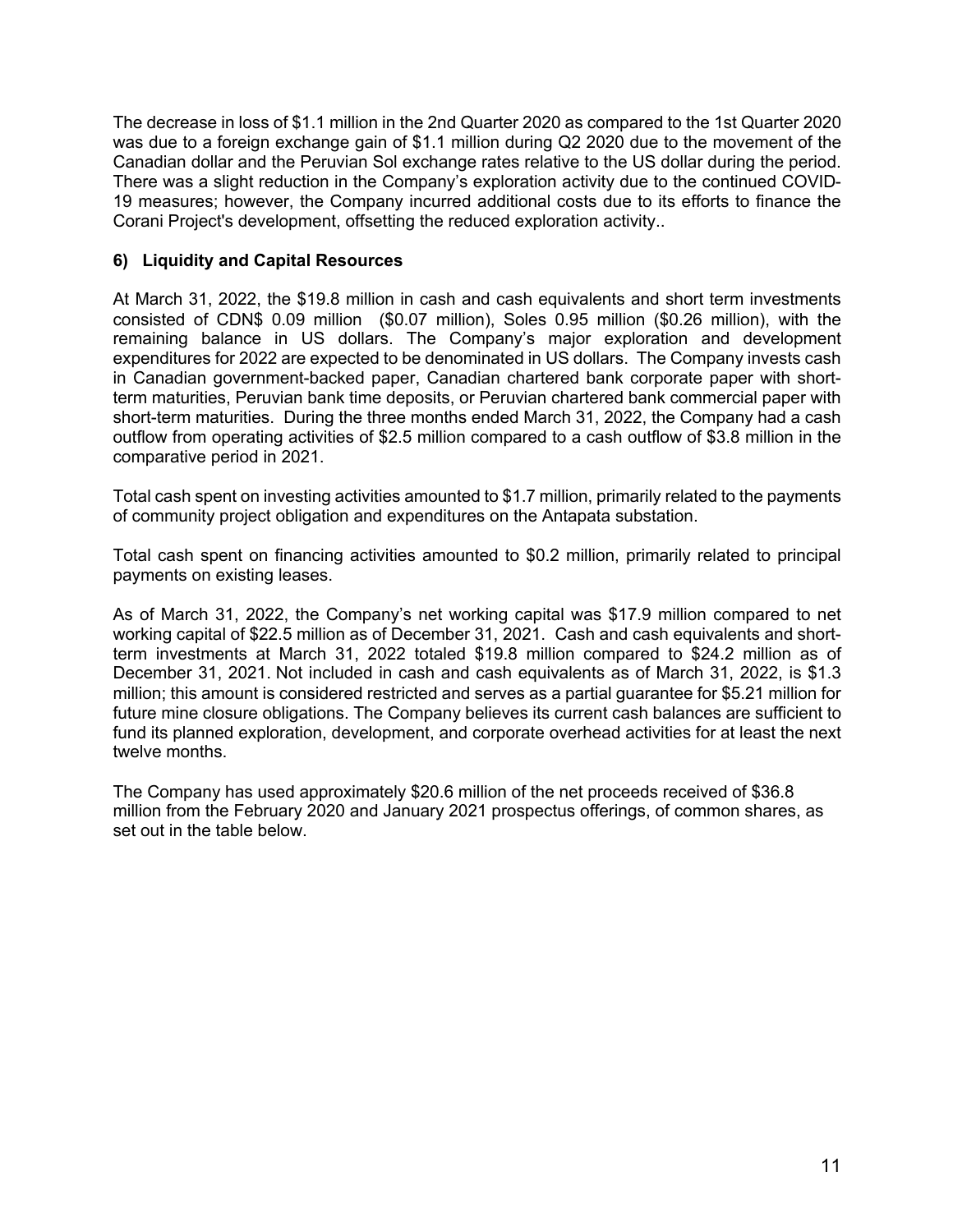| <b>Corani Property</b>                                                | <b>Total 2020 and 2021</b><br>Prospectus' |               |
|-----------------------------------------------------------------------|-------------------------------------------|---------------|
|                                                                       | USD <sub>\$</sub>                         | <b>USD \$</b> |
| Advancement of 138kV/22.9kV Power<br>Line                             | 4,000,000                                 | 1,720,137     |
| Antapata Substation                                                   | 1,100,000                                 | 2,024,464     |
| Develop project access roads                                          | 4,500,000                                 |               |
| Advance detail Engineering for<br><b>Earthworks and Process Plant</b> | 9,500,000                                 | 10,773,936    |
| <b>Capital Equipment</b>                                              | 8,700,000                                 |               |
| Camp Construction and other                                           | 7,000,000                                 | 3,990,408     |
| <b>Community Obligation Retirement</b>                                | 2,000,000                                 | 2,151,515     |
| <b>Total Corani Property</b>                                          | \$36,800,000                              | \$20,660,460  |

The business of mining and exploration involves a high degree of risk. There can be no assurance that current exploration and development programs will result in profitable mining operations in the future. The Company has had no source of revenue and has significant cash requirements to fund its development project capital requirements, continue with its exploration programs, administrative overhead and maintain its mineral properties.

The following table summarizes the contractual maturities of the Company's financial liabilities and operating and capital commitments at March 31, 2022:

| (000's)                                                          | 2022                                | 2023                     | 2024                    | 2025     | <b>2026 and</b> | <b>Total</b>   |
|------------------------------------------------------------------|-------------------------------------|--------------------------|-------------------------|----------|-----------------|----------------|
|                                                                  |                                     |                          |                         |          | <b>Beyond</b>   |                |
| Accounts payable and<br>accrued liabilities<br><b>Provisions</b> | \$1,068<br>$\overline{\phantom{a}}$ | \$                       | $\sqrt[6]{\frac{1}{2}}$ | \$       | \$<br>200       | \$1,068<br>200 |
| Community projects                                               |                                     | 1,081                    | 1,081                   | 1,081    | 15,130          | 18,373         |
| Other liabilities                                                | 59                                  | 35                       | 35                      | 35       | 807             | 971            |
| Office space leases                                              | 96                                  | 44                       | ۰                       |          |                 | 140            |
| Vehicle rentals                                                  | 288                                 | $\overline{\phantom{0}}$ | ۰                       |          |                 | 288            |
| Total as at March 31, 2022                                       | \$1,511                             | \$1,160                  | \$1,116                 | \$1,116  | \$16,137        | \$21,040       |
| Equinox payment                                                  | 40,000                              |                          |                         |          |                 | 40,000         |
| Debenture Repayment                                              |                                     |                          | -                       | 22,500   | -               | 22,500         |
| Debenture Interest                                               | 943                                 | 1,350                    | 1,350                   | 407      |                 | 4,050          |
| Total as at May 30, 2022                                         | \$40,943                            | \$1,350                  | \$1,350                 | \$22,907 | ٠               | \$66,550       |

Accounts payable and accrued liabilities increased by \$167 thousand since December 31, 2021, mainly due detailed engineering contractor, and substation related payables.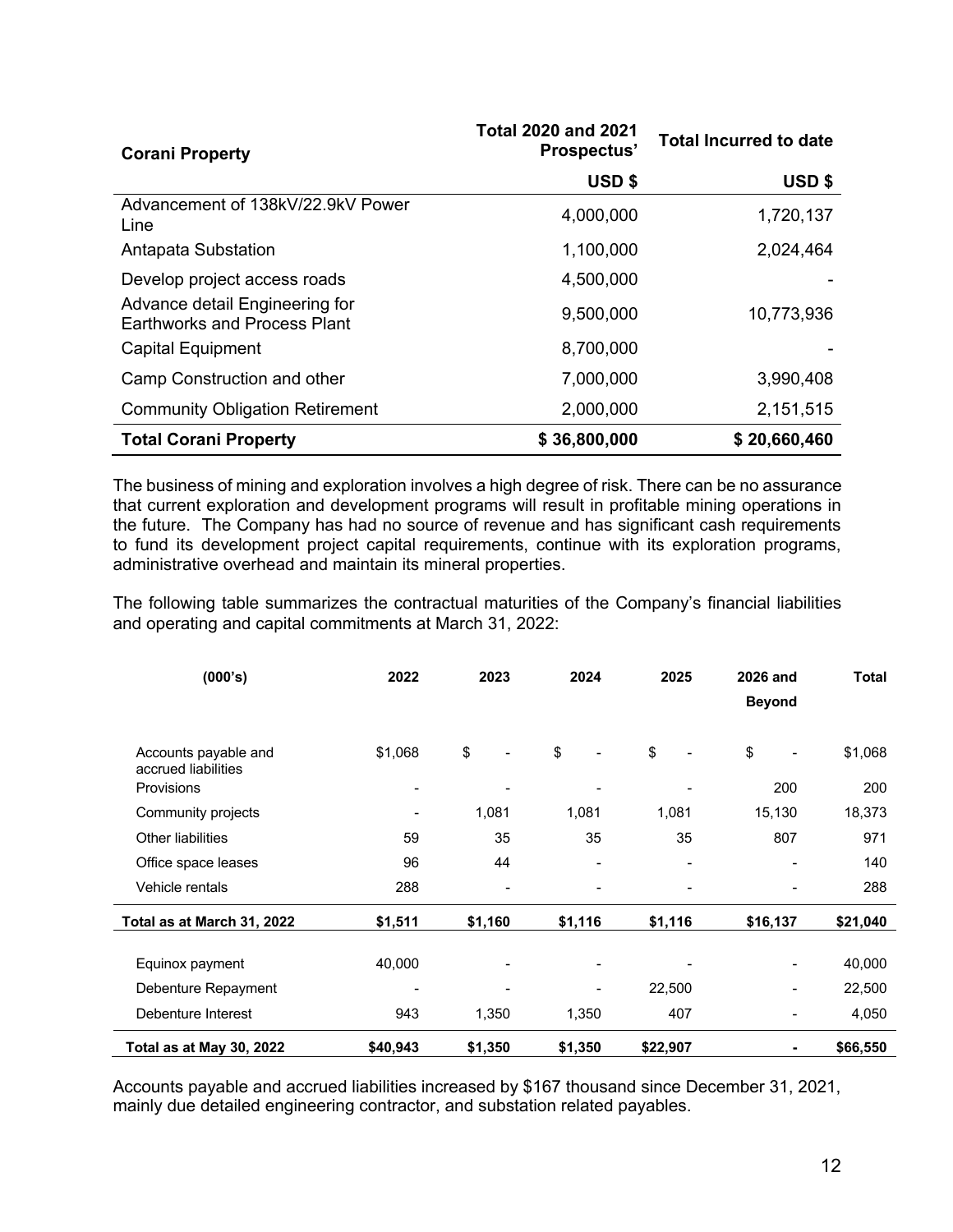# *Issued Shares and Share Purchase Options*

The Company's Long Term Incentive Plan ("LTIP") provides that the aggregate number of shares reserved for issuance under the plan (including shares issuable upon the exercise of existing options and restricted or deferred share units issuable under the Company's LTIP) shall not exceed 10% of the total number of issued and outstanding common shares of the Company on a non-diluted basis on the grant date of such options. Pursuant to the LTIP, the Board of Directors may, from time to time, award restricted share units ("(RSUs") or DSUs to directors, officers, employees, and in the case of RSUs, consultants. Under the LTIP, the maximum number of shares the Company is entitled to issue from treasury for payments in respect of awards of DSUs and RSUs together is 5,000,000 shares. The number of shares issuable under the Stock Option Plan and the LTIP may not cumulatively exceed 10% of the total number of shares issued and outstanding.

As at March 31, 2022, the following stock options, RSUs and DSUs were under grant and available for issuance:

|                                                                         | March 31, 2022 |
|-------------------------------------------------------------------------|----------------|
| Issued and outstanding shares                                           | 124,273,132    |
| Limit under option plan and LTIP (10% of issued and outstanding shares) | 12,427,313     |
| Less options under grant                                                | 4,450,000      |
| Less RSU's under grant                                                  | 1,000,000      |
| Less DSU's under grant                                                  | 1,000,000      |
| Shares available for issuance under the option and LTIP                 | 5,977,313      |

|                                  | March 31, 2022 |
|----------------------------------|----------------|
| RSU & DSU limit under LTIP       | 5,000,000      |
| Less RSUs under grant            | 1,000,000      |
| Less DSUs under grant            | 1,000,000      |
| RSU & DSU available for issuance | 3,000,000      |

## **7) Related Party Transactions**

## *Compensation of Key Management Personnel*

The remuneration of the directors, president and chief executive officer, chief financial officer, chief operating officer, and the vice president of project development (collectively, the key management personnel) for the three months ended March 31, 2022, and 2021 were as follows:

|                              |             | <b>Three Months Ended March 31</b> |         |  |         |
|------------------------------|-------------|------------------------------------|---------|--|---------|
|                              | <b>Note</b> |                                    | 2022    |  | 2021    |
|                              |             |                                    | (000's) |  | (000's) |
| Salaries and directors' fees |             |                                    | 471     |  | 402     |
| Share-based compensation     |             |                                    | 123     |  | 269     |
|                              |             |                                    |         |  |         |
|                              |             |                                    | 594     |  | 671     |

(i) Key management personnel were not paid post-employment benefits or other longterm benefits.

**March 31, 2022**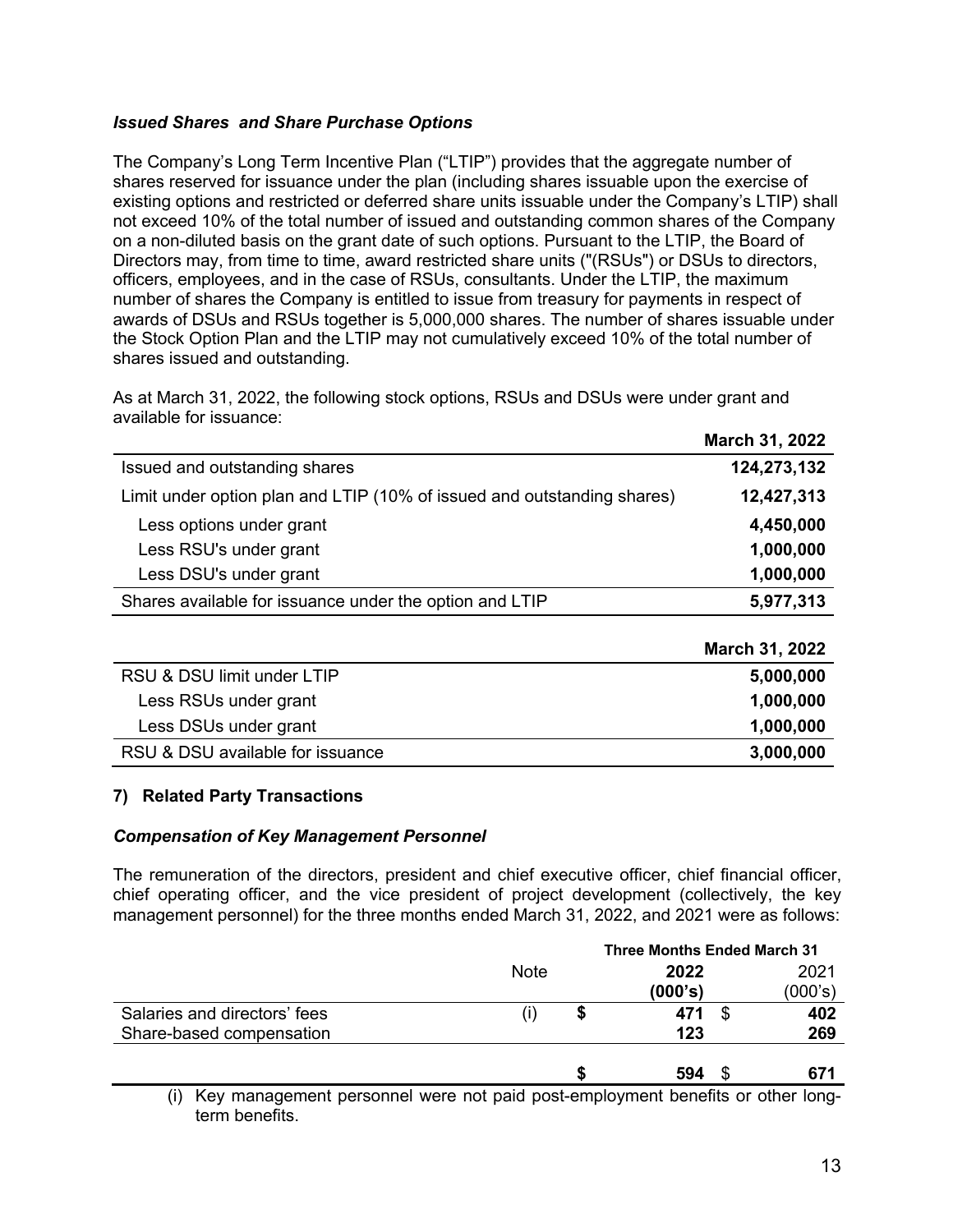(ii) Share-based compensation represents the non-cash expense, translated at the grant date foreign exchange rate.

Any amounts that might be owed at any time to key management personnel would be unsecured, non-interest bearing, and due on demand. As at March 31, 2022, \$48,750 (December 31, 2021 - \$nil) was due to key management personnel for unpaid salaries or director fees.

## **8) Key Accounting Estimates and Judgments**

The preparation of the consolidated financial statements in accordance with IFRS requires management to make estimates and assumptions that affect the application of policies and reported amounts of assets and liabilities, income, and expenses. The estimates and associated assumptions are based on historical experience and various other factors that are believed to be reasonable under the circumstances, the results of which form the basis of making judgments about the carrying value of assets and liabilities that are not readily apparent from other sources. Actual results could differ from these estimates.

In preparing the interim condensed consolidated financial statements, the significant judgments made by management in applying the Company's accounting policies and key sources of estimation uncertainty were the same as those disclosed within and applied in the preparation of the annual audited consolidated financial statements for the year ended December 31, 2021.

### *Financial Instruments*

As at March 31, 2022, the Company's financial instruments consist of cash and cash equivalents, short-term investments, restricted cash, accounts payable and accrued liabilities, community projects obligation, and other liabilities. The fair value of these instruments approximates their carrying value. There were no off-balance sheet financial instruments.

The Company's cash and term investments are held in Canadian and Peruvian financial institutions. Short-term investments (including those presented as part of cash and cash equivalents) are composed of financial instruments issued by Canadian and Peruvian banks. These investments mature at various dates over the current operating period.

The Company does not use derivative or hedging instruments to reduce its exposure to foreign currency exchange rates for the Canadian dollar or Peruvian Sol.

#### *Management of Capital*

The Company's capital management objectives are to safeguard the Company's ability to support the Company's development and exploration of its mineral properties and the acquisition of other mineral projects.

The capital of the Company consists of items included in shareholders' equity. The Company manages its capital structure in response to changes in economic conditions and the risk characteristics of the Company's underlying assets.

To effectively manage its capital requirements, the Company has a planning and budgeting process to help determine the funds required to ensure sufficient liquidity to meet its objectives. The Company may issue new shares, incur debt or enter into metal purchase agreements to ensure enough working capital is available to meet its short-term business requirements.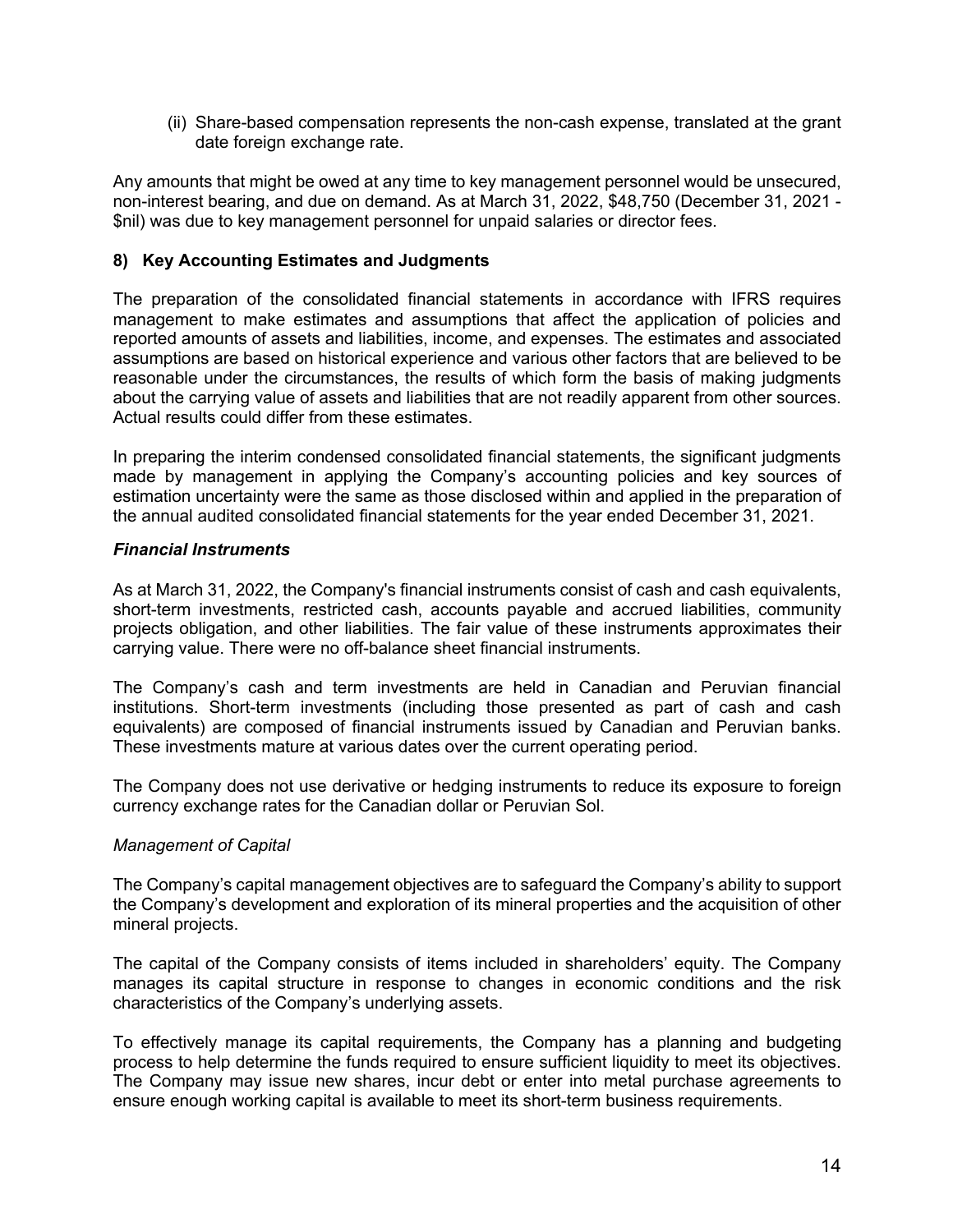There were no changes to the Company's approach to capital management during the period ended March 31, 2022

# **9) Forward-Looking Information**

This document contains "forward-looking information" within the meaning of Canadian securities legislation and "forward-looking statements" within the meaning of the United States Private Securities Litigation Reform Act of 1995. This information and these statements, referred to herein as "forward-looking statements" are made as of the date of this MD&A or as of the date of the effective date of information described in this MD&A, as applicable. Forward-looking statements relate to future events or future performance and reflect current estimates, predictions, expectations or beliefs regarding future events and include, without limitation, statements with respect to: (i) the amount of mineral reserves and mineral resources; (ii) the amount of future production; (iii) net present value and internal rates of return of the proposed mining operation; (iv) capital costs, including start-up, sustaining capital and reclamation/closure costs; (v) operating costs, including credits from the sale of silver, lead and zinc; (vi) waste to ore ratios and mining rates; (vii) expected grades and payable ounces and pounds of metals; (viii) expected processing recoveries; (ix) expected time frames; (x) prices of metals and minerals; (xi) mine life; (xii) expected exploration and development programs and their timing and success; (xiii) expected taxation rates and structure; (xiv) expected mineralization; and (xvi) adequacy of cash balances. The future performance of the Mercedes mine will depend upon whether the Company is able to realize current estimates, predictions, expectations or beliefs about future events including, without limitation: the estimated amount of Mineral Reserves and Mineral Resources; the anticipated merits of the Mercedes Mine; projected exploration budgets; anticipated future replacement of Mineral Reserves and Mineral Resources; cost estimates; and that there are no material adverse changes in the price of gold and silver and other metals or general economic and political conditions.

Any statements that express or involve discussions with respect to predictions, expectations, beliefs, plans, projections, objectives, assumptions or future events or performance (often, but not always, using words or phrases such as "expects", "anticipates", "plans", "projects", "estimates", "envisages", "assumes", "intends", "strategy", "goals", "objectives" or variations thereof or stating that certain actions, events or results "may", "could", "would", "might" or "will" be taken, occur or be achieved, or the negative of any of these terms and similar expressions) are not statements of historical fact and may be forward-looking statements.

All forward-looking statements are based on the Company's current beliefs as well as various assumptions made by and information currently available to them. These assumptions include, without limitation: (i) the presence of and continuity of metals at projects at modeled grades: (ii) the capacities of various machinery and equipment; (iii) the availability of personnel, machinery, and equipment at estimated prices; (iv) exchange rates; (v) metals and minerals sales prices; (vi) appropriate discount rates; (vii) tax rates and royalty rates applicable to the proposed mining operation; (viii) the availability of financing and expected terms; (ix) financing structure and costs; (x) anticipated mining losses and dilution; (xi) metals recovery rates, (xii) reasonable contingency requirements; and (xiii) receipt of regulatory approvals on acceptable terms. Although management considers these assumptions and estimates to be reasonable based on available information, they may prove to be incorrect. Many forward-looking statements are made assuming the correctness of other forward-looking statements, such as estimates of net present value and internal rate of return, which are based on most of the other forward-looking statements and assumptions herein. Cost information is prepared using current estimates, but the time for incurring costs will be in the future, and it is assumed costs will remain stable over the relevant period.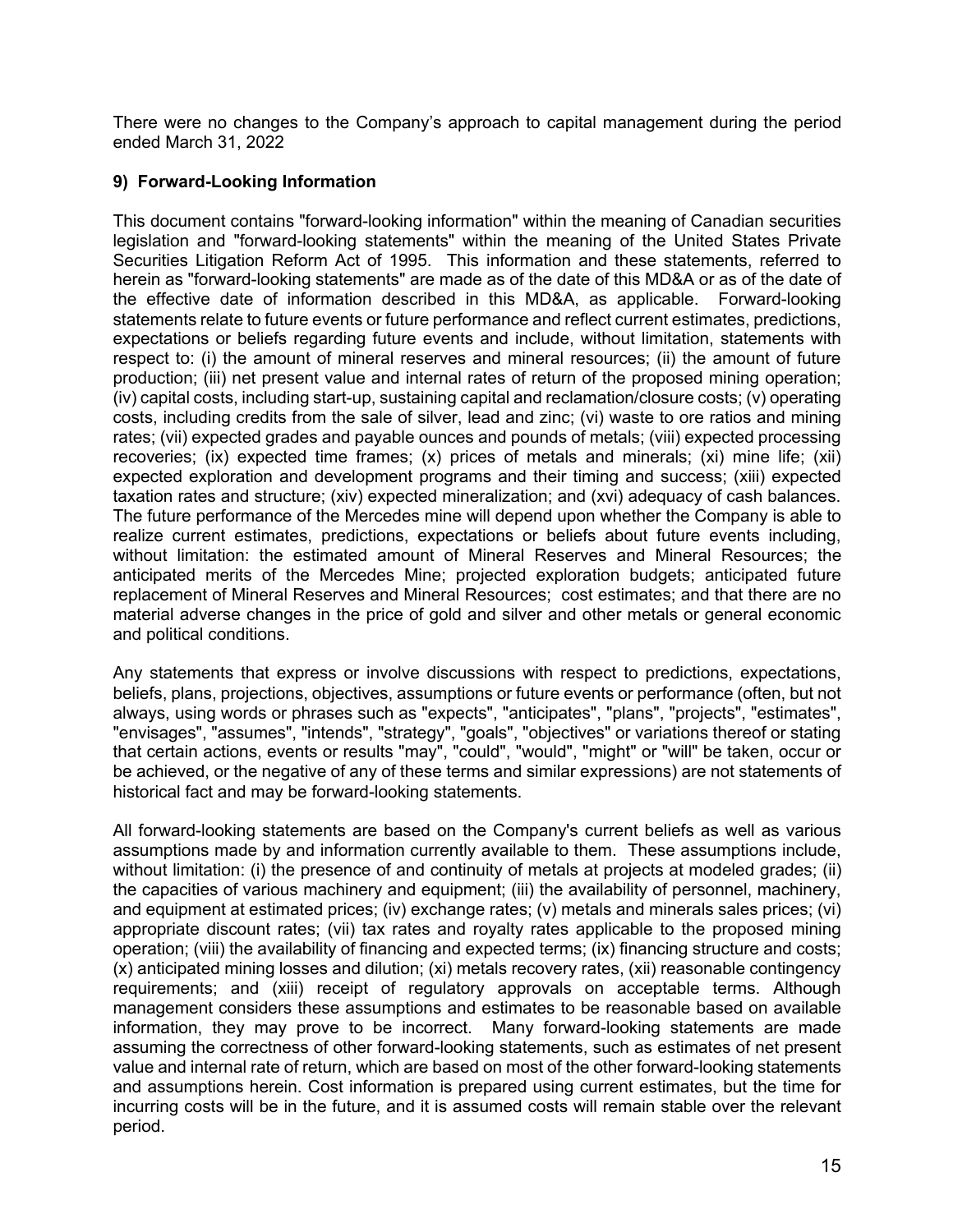By their very nature, forward-looking statements involve inherent risks and uncertainties, both general and specific, and risks exist that estimates, forecasts, projections, and other forwardlooking statements will not be achieved or that assumptions do not reflect future experience. We caution readers not to place undue reliance on these forward-looking statements as a number of important factors could cause the actual outcomes to differ materially from the beliefs, plans, objectives, expectations, anticipations, estimates, assumptions, and intentions expressed in such forward-looking statements. These risk factors may be generally stated as the risk that the assumptions and estimates expressed above do not occur, but specifically include, without limitation, risks related to exploration and development programs and their timing and success; risks relating to variations in the mineral content within the material identified as mineral reserves and mineral resources from that predicted; variations in rates of recovery and extraction; developments in world metals and minerals markets; risks relating to fluctuations in the Canadian dollar and Peruvian Sol relative to other currencies; increases in the estimated capital and operating costs or unanticipated costs; difficulties attracting the necessary work force; increases in financing costs or adverse changes to the terms of available financing, if any; tax rates or royalties being greater than assumed; changes in development or mining plans due to changes in logistical, technical or other factors, changes in project parameters as plans continue to be refined; risks relating to receipt of regulatory approvals; the effects of competition in the markets in which the Company operates; operational and infrastructure risks; and the additional risks described in the Company's Annual Information Form for the year ended December 31, 2021, and in the feasibility study technical report for the Corani project dated December 17, 2019 as filed on the SEDAR website (available at www.sedar.com). The foregoing list of factors that may affect future results is not exhaustive.

Investors and others should carefully consider the foregoing factors and other uncertainties and potential events when relying on forward-looking statements. The Company does not undertake to update any forward-looking statement, whether written or oral, that may be made from time to time by the Company or on behalf of the Company, except as required by law.

## **10) Cautionary Note to US Investors**

The Company prepares its disclosure in accordance with the requirements of securities laws in effect in Canada, which differ from the requirements of U.S. securities laws. Terms relating to mineral resources and mineral reserves in this document are defined in accordance with NI 43- 101 under the guidelines set out in the Canadian Institute of Mining, Metallurgy, and Petroleum Definition Standards for Mineral Resources and Mineral Reserves 2014. Information contained in this document and the documents incorporated by reference herein containing descriptions of the Company's mineral properties, including estimates of mineral resources and mineral reserves, may not be comparable to similar information made public by United States companies subject to the reporting and disclosure requirements under the United States federal securities laws and the rules and regulations thereunder. For additional information please see the Cautionary Note to United States Investors on the Company's Annual Information Form dated April 26<sup>th</sup> available on www.sedar.com.